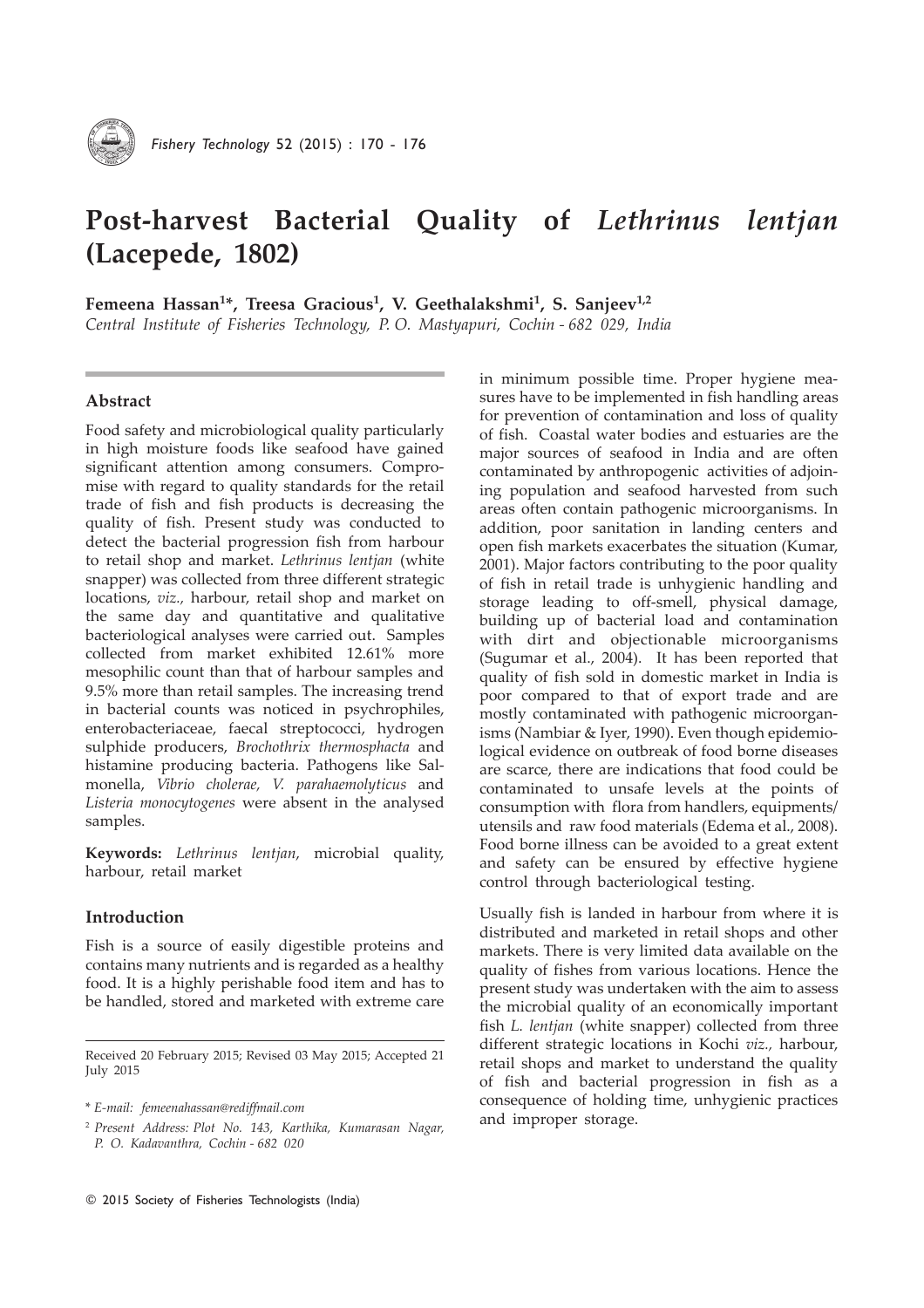## Materials and Methods

Fish was collected at weekly intervals for one month at random from Cochin fishing harbour, retail shops and markets (n=5). The route of fish distribution was traced and the fish, from the same catch was collected on the same day from retail shop and market in Cochin, located within a radius of 8 km. Fish samples were iced in 1:1 proportion and brought to the laboratory under aseptic conditions within an hour.

Fifty grams of fish flesh was aseptically transferred to a stomacher bag (Seward, London, UK), 450 ml of sterile Butterfield's Phosphate buffer was added and blended for 2 min in a stomacher (Lab blender 400, Seward, Medical, London, UK) to obtain the original homogenate fluid (10<sup>-1</sup> dilution).

Mesophiles, psychrophiles, Pseudomonas, Brochothrix, hydrogen sulphide producing bacteria, Staphylococcus aureus, histamine forming colonies, Escherichia coli, Enterobacteriaceae and faecal Streptococci were analyzed quantitatively while qualitative analysis was performed for Salmonella spp., V. cholerae, V. parahaemolyticus and L. monocytogenes.

Plate Count Agar (Difco 247940) was used for the enumeration of mesophiles and psychrophiles according to the American Public Health Association (APHA, 2002). Inoculated plate count agar plates were incubated for 48±2 h at 35°C for aerobic plate count (USFDA, 2001) and for 7 days at 5°C for psychrophilic count (APHA, 1992).

Tergitol anionic 7 agar,  $T_7$  (Himedia M616) supplemented with triphenyl tetrazolium chloride was used for E. coli isolation (IS-5887 part-1), 1976). Presumptive E. coli colonies were confirmed by IMViC tests. Violet red bile glucose agar media (Difco 218661) was used for enterobacteriaceae (Mossel et al., 1979) enumeration. All the plates were examined for typical colonies after  $24 \pm 2$  h at 35°C incubation.

The selective medium used for S. aureus was Baird Parker Agar (Difco 276840) with potassium telluriteegg yolk supplement and for feacal Streptococcus, Kenner Feacal agar (Difco 249610) was used. After 48 h of incubation at 35°C inoculated plates were examined for presumptive colonies of S. aureus, USFDA, 2001 and Streptococcus (Kenner et al., 1961).

Streptomycin-thallus-acetate–actidione agar (Oxoid CM0881) supplemented with STA supplement was used for the isolation and quantitative enumeration of Brochothrix thermosphacta (Gardner, 1966). Hydrogen sulphide producers were cultured on peptone iron agar (Gram et al., 1987). White or semitransparent convex colonies on STAA plates and black colonies formed on Peptone iron agar (Himedia M440) plates by the production of  $H_2S$  were enumerated after 5 days of incubation at  $20^{\circ}$ C.

To isolate histamine forming bacteria, differential agar fortified with L-histidine was used (Niven et al., 1981). The inoculated differential agar plates were incubated for  $36-72$  h at  $35^{\circ}$ C, and histidine decarboxylating colonies that appear in violet colour were enumerated after the period of incubation. Pseudomonas colonies were enumerated from Kings B agar Media (Himedia M1544) after 2 days of incubation at  $20^{\circ}$ C (King et al., 1954).

Microbial data were transformed into logarithms of the number of colony forming units/gram. Averages and standard deviations of the transformed values were then estimated, to take the variability in bacterial cell counts into consideration. All plates were examined for typical colony characteristics and morphology associated with each growth medium.

Samples were also analyzed for detecting V. cholerae, V. parahaemolyticus, Salmonella spp. and Listeria spp. (USFDA, 2001).

The data on microbiological parameters was subjected to statistical analysis like correlation, ANOVA and Liner Discriminant analysis using SAS (ver.9.3).

### Results and Discussion

The progressive trend of microbiological growth in white snapper collected from different strategic locations are shown in Table 1.

Total microbial count is an important criterion for quality evaluation in fresh and frozen seafood products. The maximum acceptable microbial limit in fresh and frozen fish is  $log 10^5$  cfu g<sup>-1</sup> (FSSAI, 2011). Heterotropic bacterial load of about  $\log 10^6$ -10<sup>7</sup> cfu g<sup>-1</sup> was reported in fish in retail trade at Cochin (Nambiar & Iyer, 1990) and a load of up to  $10^8$  from fishes marketed in Karachi (Shamshad et al., 1992). In the present study, among the samples examined from different strategic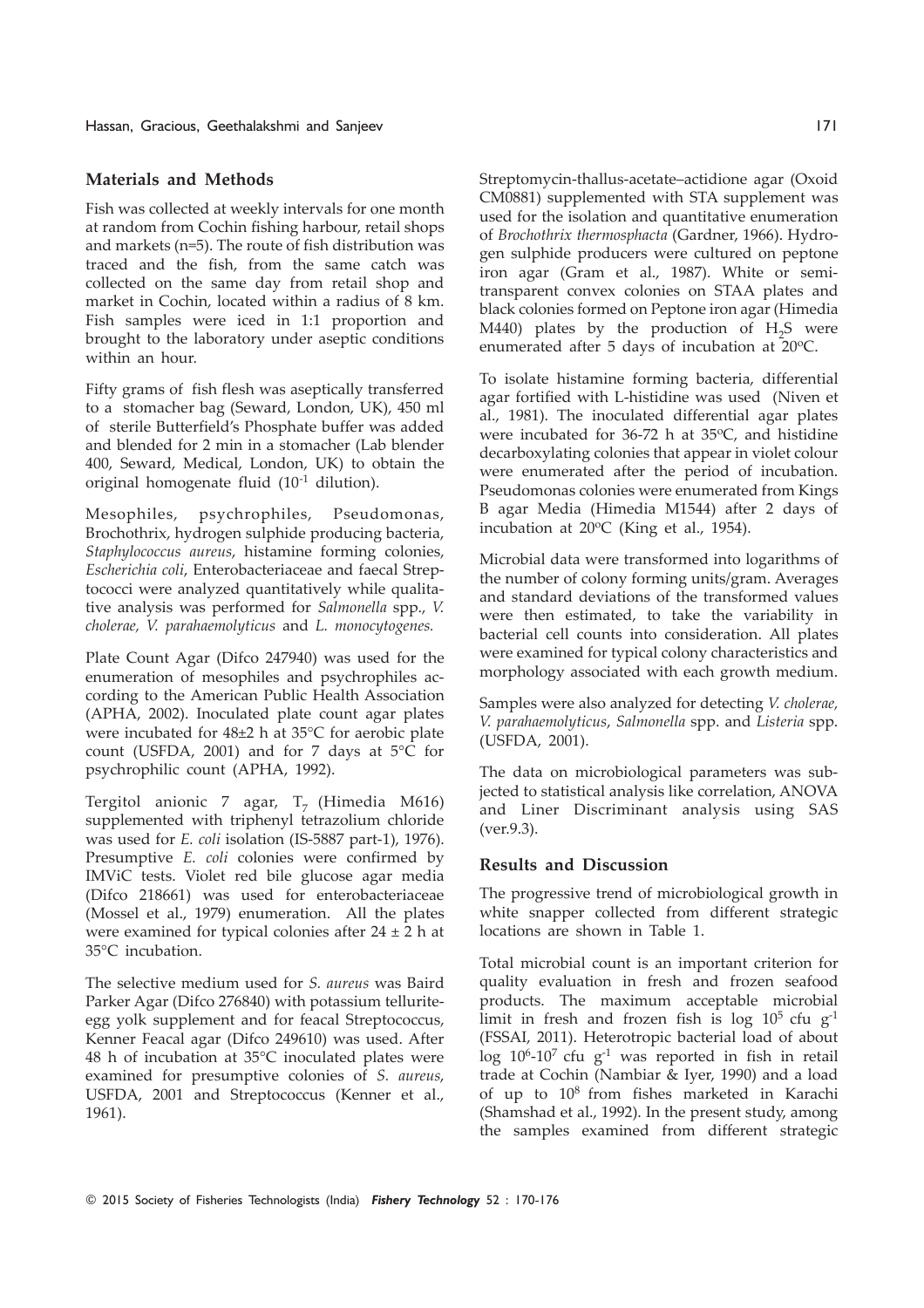#### Post-Harvest Bacterial Quality 172

| Parameters                                                    | Sources                 |                          |                          |
|---------------------------------------------------------------|-------------------------|--------------------------|--------------------------|
|                                                               | Harbour                 | Retail shop              | Market                   |
| APC ( $log_{10}$ cfu $g^{-1}$ )                               | $5.89^a \pm 0.0416$     | $6.1^{\rm b} \pm 0.03$   | $6.74^{\circ} \pm 0.05$  |
| Psychrophiles ( $log_{10}$ cfu $g^{-1}$ )                     | $4.94^a \pm 0.04$       | $5.36^b \pm 0.06$        | $5.54^c \pm 0.09$        |
| S. aureus (cfu $g^{-1}$ )                                     | <10                     | <10                      | <10                      |
| Enterobacteriaceae ( $log_{10}$ cfu $g^{-1}$ )                | $3.18^a \pm 0.17$       | $3.94^b \pm 0.03$        | $4.21^{\circ} \pm 0.03$  |
| E. coli (cfu $g^{-1}$ )                                       | <10                     | <10                      | 10                       |
| Histamine forming bacteria ( $log_{10}$ cfu g <sup>-1</sup> ) | $3.47^a \pm 0.061$      | $3.79^{\rm b} \pm 0.06$  | $4.3^{\circ} \pm 0.01$   |
| Pseudomonas ( $log_{10}$ cfu $g^{-1}$ )                       | $4.67^{\rm a} \pm 0.03$ | $5.46^{\rm b} \pm 0.025$ | $5.46^{\rm b} \pm 0.08$  |
| Brochothrix thermosphacta ( $\log_{10}$ cfu g <sup>-1</sup> ) | $3.56^a \pm 0.055$      | $3.89^{\rm b} \pm 0.015$ | $4.52^{\circ} \pm 0.075$ |
| Faecal Streptococci ( $log_{10}$ cfu $g^{-1}$ )               | $2.77^a \pm 0.04$       | $2.86^a \pm 0.041$       | $3.46^b \pm 0.07$        |
| $H_2S$ producers (log <sub>10</sub> cfu g <sup>-1</sup> )     | $3.46^a \pm 0.07$       | $3.5^a \pm 0.055$        | $3.7^{\rm b} \pm 0.04$   |

Table 1. Microbial load (Mean±SD) in white snapper from different strategic locations

(n=5). Means within and between the column with different superscripts are significantly different at 5% level of significance. Numbers within parenthesis indicate standard deviation.

locations, market samples exhibited higher aerobic plate count (6.74  $\log_{10}$  cfu g<sup>-1</sup>) and least in harbour samples (5.89  $log_{10}$  cfu g<sup>-1</sup>). Retail samples showed 9.5% lower counts from that of market samples. The flesh of newly caught fish is sterile since the immune system of the fish prevents the bacteria from growing in the flesh, but when the fish dies, the immune system collapses and consequently during storage, bacteria invade the flesh. So harbour samples exhibited relatively lower counts than the samples from other two locations as it was collected immediately after landing and aerobic plate count showed a significant increase  $(p<0.05)$ with three different locations.

Psychrophilic bacteria are the major group of microorganisms responsible for spoilage of fresh sea foods (Adams et al., 1964). Market samples gave a count of 5.55  $log_{10}$  cfu g<sup>-1</sup> for psychrophilic bacteria which is 11.2% more than that given by harbour samples. Harbour to retail samples also exhibited an increase in count by 7.85%. Retail to market samples also exhibited an increase in psychrophilic count but the variation was comparatively less (3.6%). The psychrophilic bacteria exhibits proteolytic activity (Singh et al., 1993) and have the ability to produce fat splitting enzyme lipases, which give rises to the quality changes in the chilled stored food (Gobbett et al., 1996).

The presence of Enterobacteriaceae in fish and their spoilage potential are important when fish is

collected from polluted water or if there is a delay in chilling after catch (Bahmani, 2011). Most members of Enterobacteriaceae, can reduce TMAO to TMA (Barrett & Kwan, 1985) leading to spoilage. Harbour samples gave a count of 3.18  $log_{10}$  cfu g<sup>-1</sup> but when it reached market the Enterobacteriaceae population increased by more than  $1 \log_{10}$  cfu  $g^{-1}$ . Retail and market samples reported slight variation of 6.4% while retail samples exhibited an increase of 19.3% in Enterobacteriaceae counts compared to samples from the harbour. The rise in microbial counts may be due to improper icing which favors the growth of micro flora on the fish surface or through unhygienic handling practices.

According to Thampuran et al., (2005), E. coli is commonly associated with seafood contamination in the tropics, where it is encountered in high number. E. coli occurrence in seafood is considered as a sanitary case and may represent a risk to the consumers if the strains are to pathogenic, especially diarrheagenic E. coli. However, the presence of E. coli in fish and shellfish is important from public health aspect, since this bacterium is recognized as an indicator of faecal contamination, possibly indicating the presence of other enteric pathogens (Renata, 2013). Present study showed E. coli <10 cfu  $g^{-1}$  in harbour and retail samples but market samples reported positive results  $(10 \text{ cfu } g^{-1})$ . Though the acceptable limit for E. coli in raw fish is 20 cfu  $g^{-1}$ (FSSAI, 2011), presence is an indication of postharvest contamination and it could be due to poor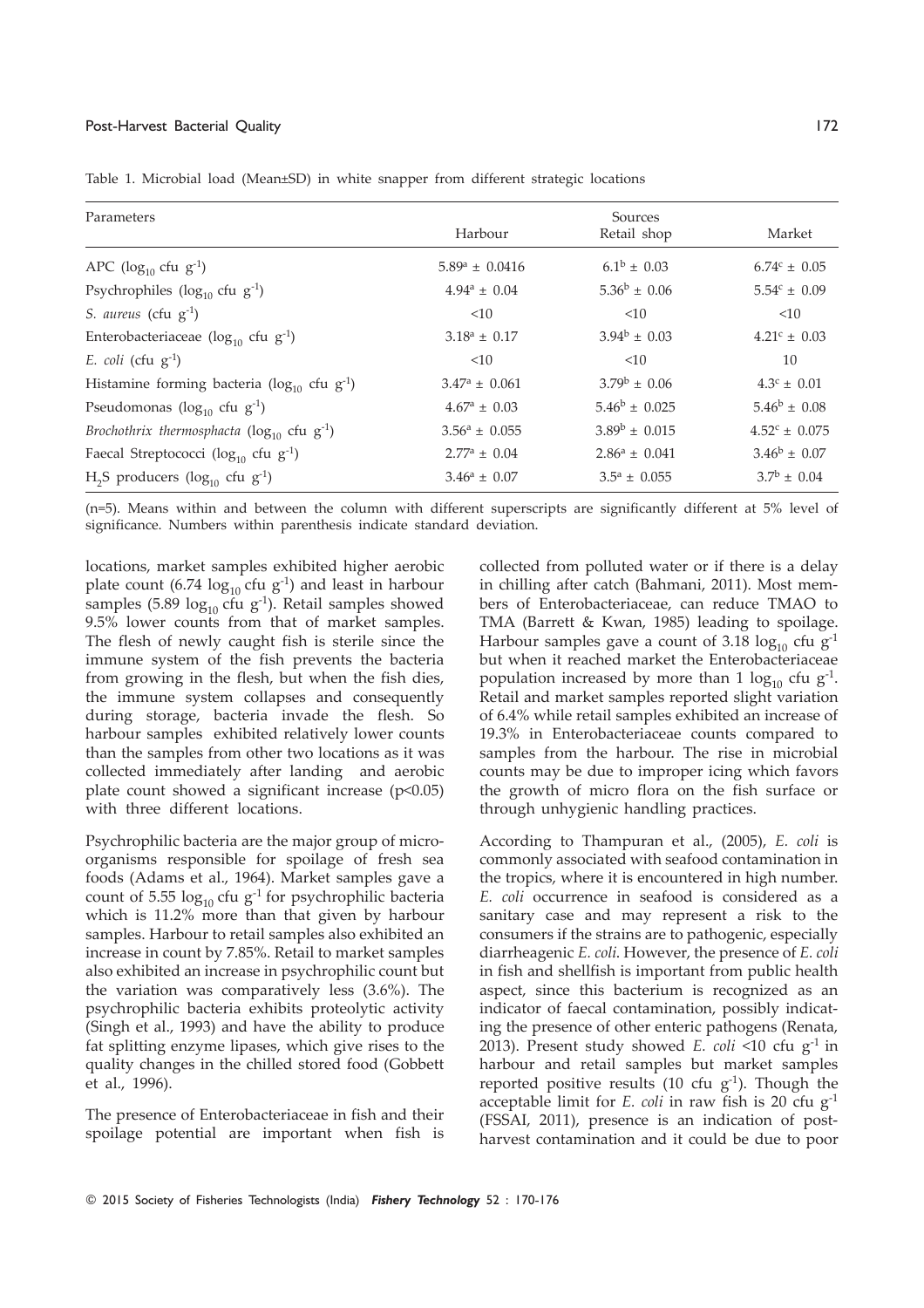quality of water and ice, unhygienic handling or contaminated fish contact surfaces. Rao et al., 2006 have reported that E. coli and coagulase positive Staphylococci were present in 45 and 30% of samples respectively from Visakhapatnam harbour.

Faecal Streptococci are non-pathogenic organisms but commonly occur in the intestines of man and other warm-blooded animals which make them a useful group of indicator of faecal contamination (Lin, 1974). Faecal Streptococci population also showed an increase by 19.9% in market samples than that of harbour samples. Retail and market samples gave a variation of 17.74%. However, harbour and retail samples showed no significant variation (p>0.05).

Spoilage is more often a result of the production of off-odors and flavors caused by specific spoilage organisms, which are only a fraction of the total microflora (Huss et al., 1974). H<sub>2</sub>S producing bacteria have been reported as the specific spoilage bacteria in fish from tropical waters and fresh fish stored aerobically (Koutsoumanis & Nychas, 1999). The microbes that are able to produce sulphide and cysteine from thiosulphate i.e., Shewanella putrefaciens as well as sulphide-producing Vibrio, Aeromonas and Enterobacterieaceae spp., appear as black colonies after 24–48 h of incubation due to precipitation of iron sulphide (Gram et al., 1987). The detection reaction is thus directly related to the spoilage property of bacteria (Olaug et al., 2004).  $H_2S$ producing bacterial count was found to be lower than Pseudomonas spp., Brochothrix themosphacta and histamine forming bacteria.  $\rm H_2 S$  producing bacterial count in fish samples showed a progressive trend from harbour to market samples but no significant variation was noticed. Harbour samples exhibited 6.5% variation in counts from that of market samples.

With regard to B. thermosphacta, a bacterium more common in meat products, counts were significantly more (p<0.05) in fish collected from market compared to the other two samples. Fish samples showed an increasing trend in B. thermosphacta count, of about 21.23% from harbour to market.

Pseudomonas were found to be a dominant flora in the present study. Liston (1980) reported Pseudomonas is able to utilize a variety of compounds including NPN in the fish muscle quickly and efficiently as one of the characteristics to ensure dominance. Pseudomonas counts of harbour sample were found to be 14.5% lower than that of retail and market samples (5.46  $log_{10}$  cfu g<sup>-1</sup>).

Histamine formation in raw fish is primarily by Gram negative enteric bacteria (Lopez sabater et al., 1994; Lopez sabater et al., 1996; Gingerich et al., 1999; Kim et al., 2001). Clostridium perfringens, Morganella morganii, Hafnia alvei, Rauoltella planticola, M. psychrotolerans and Photobacterium phosphoreum were found to be the bacteria associated with histamine formation in raw fish. Histamine forming bacterial count of harbour sample was  $3.47 \log_{10} ctu$ g -1, which showed an increasing trend of 8.44% when it reached retail shops. Retail samples gave a count of 3.79  $log_{10}$  cfu g<sup>-1</sup>, which is 11.86% more than that reported by harbour samples. Significant increase (p<0.05) in histamine forming bacterial count was noted from harbour to market sample (19.3%). Manju (2005) reported S. aureus count of 1.2  $\log_{10}$  cfu g<sup>-1</sup> in fresh pearl spot. In the present study S. aureus was found to be <10 cfu  $g^{-1}$ . The results were similar to that of the results of Santiago et al. (2007), in Coho salmon. Pathogens like Salmonella, V. cholerae, V. parahaemolyticus and L. monocytogenes were not detected in the collected samples from three locations in the study.

High positive correlation was found between the microbiological parameters viz., mesophiles, psychrophiles, faecal streptococci, Pseudomonas, Enterobacteriaceae, hydrogen sulphide producers, histamine forming bacteria and Brochothrix thermosphacta. The microbial activities with the resultant accumulation of microbial metabolites play the crucial role in the spoilage process (Burt & Hardy, 1992; Clancy et al., 1995). Linear Discriminant Function analysis of the data showed clear cut distinction between the three sources of fish samples viz., harbour, retail shop and market with respect to the contamination due to the microbiological parameters studied (Fig. 1).

Microbial quality is a major factor determining the shelf life of a product. In all the cases, highest counts were reported from market samples and the least from harbour samples. The poor microbial quality of the fishes in the harbour could be due to the lack of Good handling process practices (GHP) on-board and in the harbour. The condition of fish market was not good with open drainages, filthy, slimy floors, fish waste and foul smell. There was no cleaning schedule in the market. Icing was also improper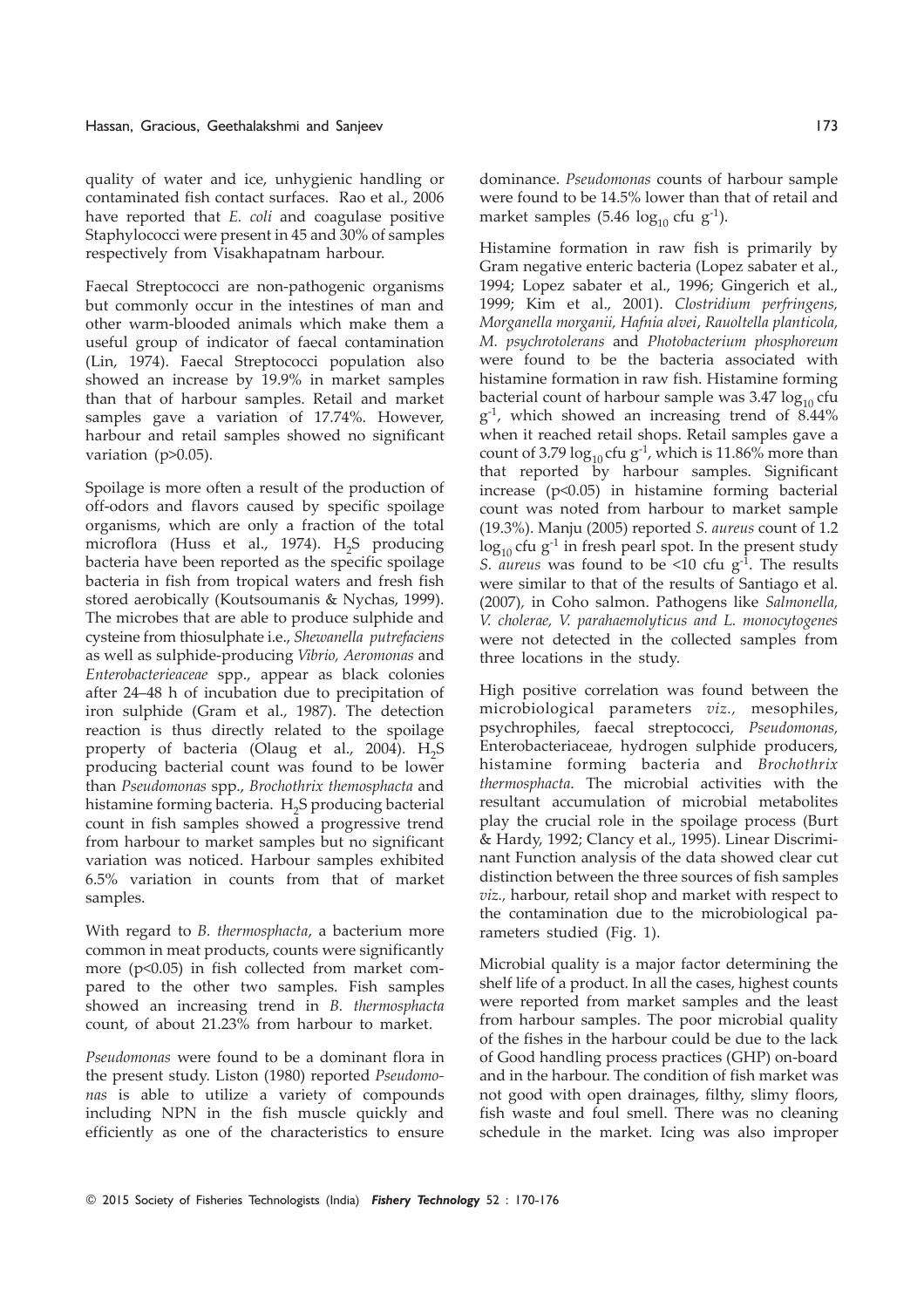

Fig. 1. Linear Discriminant Function plot – first two LDs explain 91% of between-class variance

which account for bacterial proliferation and the easy spoilage of fish. Retail shop was found to be better with cleaning schedule and proper storage facility, could be attributed to this and low microbial counts. It is apparent that for all organisms examined, microbial counts in market samples were higher than those obtained for harbour and retail samples. High bacterial load in the fish from market could be attributed to contamination during handling, transportation, contaminated food contact surfaces, utensils or due to the multiplication of inherent bacteria.

The quality of freshly caught fish is generally good but improper handling, storage and transportation can adversely affect quality and consumer acceptance. Fish handling practices have paramount importance in preventing contamination. Apart from the indigenous microorganisms that fishes have at the time of capture, unhygienic handling and contaminated equipment further added to microbial load. Domestic fish markets hold a huge potential but it is highly unorganized and unregulated. Quality of fresh fish from harbour to market varies so widely that there is an obvious need for developing standards in order to safe guard the health of the consumers. Improvement of fish marketing system and supply of quality fish under hygienic conditions is expected to increase the fish sales and per capita fish consumption in the country.

#### Acknowledgements

The authors are grateful to the Department of Science and Technology, New Delhi for the financial support to carry out the study. The authors are also thankful to the Director, Central Institute of Fisheries Technology, Cochin for providing facilities to carry out this work.

#### References

- Adams, R. L., Farber, L. and Lerke, P. (1964) Bacteriology and spoilage of fish muscle. Appl. Microbiol. 12: 277- 279
- APHA (1992) Compendium of methods for the microbiological examination of foods (Speak, M. L., Ed), American Public Health Association, Washington, DC
- APHA (2002) Compendium of methods for the microbial examination of food (Speak, M. L., Ed) 3rd edn., American Public Health Association, Washington DC, USA
- Bahmani, Z. A., Rezai, M., Hosseini, S.V., Regenstein, J. M., Böhme, K., Alishahi, A. and Yadollahi, F. (2011) Chilled storage of Golden gray mullet (Liza aurata). Food Sci. Technol. 44(9): 1894-1900
- Barrett, E. L. and Kwan, H. S. (1985) Bacterial reduction of trimethylamine oxide. Annu. Rev. Microbiol. 39: 131-149
- Burt, J. R. and Hardy, R. (1992) Composition and deterioration of pelagic fish. In: Pelagic Fish- The Resources and its Exploitation (Burt, J. R., Hardy, R. and While, K. J. Eds), Fishing News Books pp 115- 141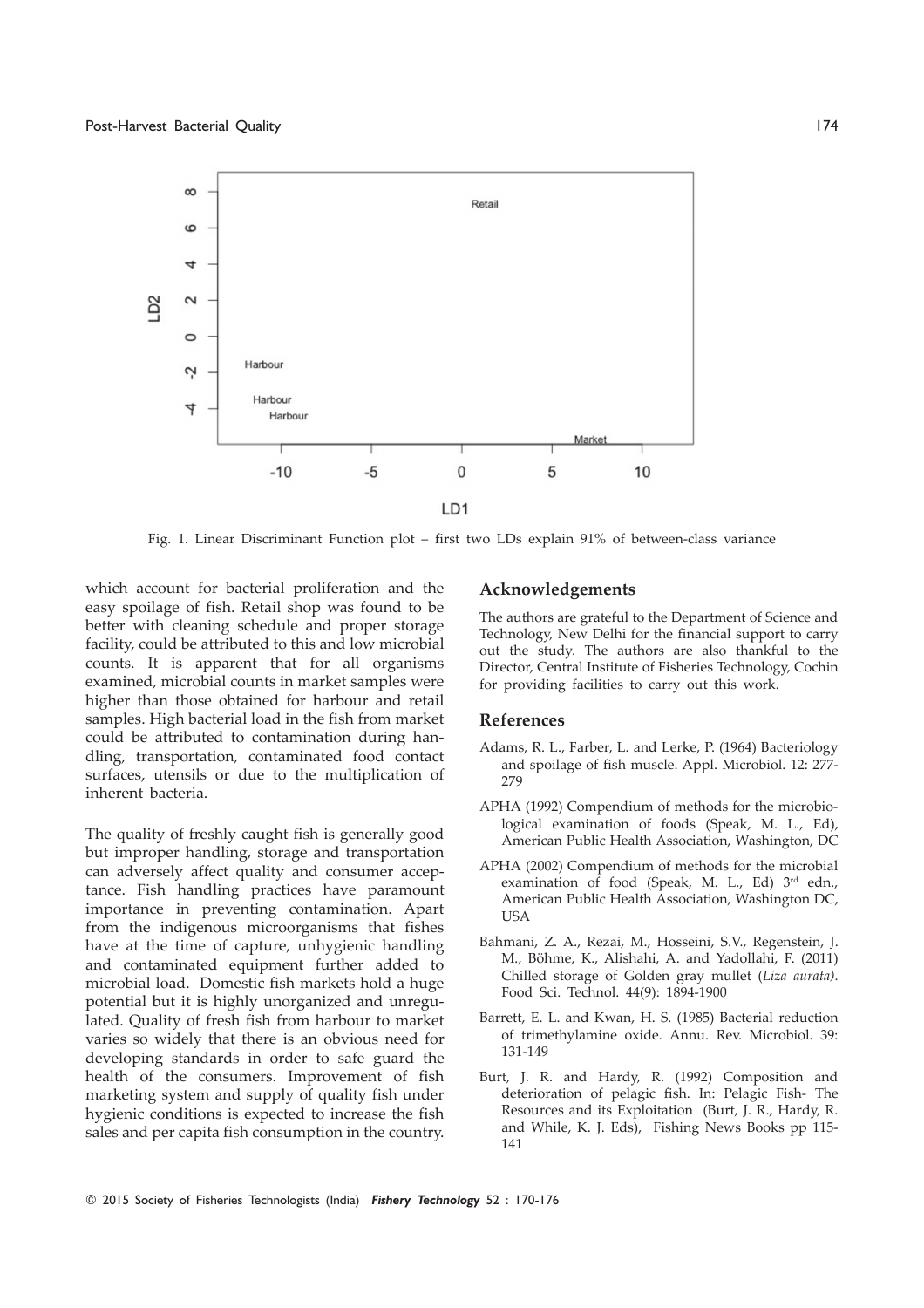#### Hassan, Gracious, Geethalakshmi and Sanjeev 175

- Clancy, G. S., Beames, R. M., Higgs, D. A. and Dosanjh, B. S. (1995) Effect of methodology on the determination of total volatile nitrogen and trimethylamine levels in previously frozen pacific herring (Clupea Harengus Pallasi) stored at 2-5°C for up to 15 days. Can. Tech. Rep. Fish. Aquat. Sci. 2047: 1-10
- Edema, M. O., Osho, A. T. and Diala, C. I. (2008) Evaluation of microbial hazards associated with the processing of Suya (a grilled meat product). Sci. Res. Essays 3(12): 621-626
- FSSAI (2011) Food Safety and Standards Authority of India. Microbiological requirements for seafoods. FSS (Food product standards and food additives) regulation 2011, Part II, The Gazette of India : Extraordinary part III, Sec. 4, pp 449-529
- Gardner, G. A. (1966) A selective medium for the enumeration of Microbacterium thermosphactum in meat and meat products. J. Appl. Bacteriol. 29: 455
- Gingerich, T. M., Lorca, T., Flick, G. J., Pierson, M. D. and McNair, H. M. (1999) Biogenic amine survey and organoleptic changes in fresh, stored, and temperature-abused bluefish (Pomatomus saltatrix). J. Food Prot. 62: 1033-1037
- Gram, L., Trolle, G. and Huss, H. H. (1987) Detection of specific spoilage bacteria from fish stored at low (0°C) and high (20°C) temperatures. Int. J. Food Microbiol. 4: 65-72
- Gobbett, M., Fox, P. F., Smacchi, E., Stepaniak, L. and Damiani, P. (1996) Purification and characterization of a lipase from Lactobacillus plantarum 2739. J. Food Biochem. 20(1): 227-264
- Huss, H. H., Dalgaard, P., Hansen, L., Ladefoged, H., Pedersen, A. and Zittan, L. (1974) The influence of hygiene in catch handling on the storage life of iced cod and plaice. J. Food Technol. 9: 213-221
- ICMSF (1978) The International Commission on Microbiological Specifications for Foods. Microorganisms in foods Vol. 2. University of Toronto Press, Toronto, Canada
- IS: 5887 (Part-I.) (1976) Methods for detection of bacteria responsible for food poisoning. Part 1. Isolation, identification and enumeration of Escherichia coli. Indian Standards institution, New Delhi
- Kenner, B. A., Clark, H. F. and Kabler, P. W. (1961) Faecal streptococci cultivation and enumeration of streptococci in surface waters. Appl. Microbiol. 9: 15-20
- Kim, S. H., Field, K. G., Morrissey, M. T., Price, R. J., Wei, C. I. and An, H. (2001) Source and identification of histamine-producing bacteria from fresh and temperature-abused albacore. J. Food Prot. 64: 1035-1044
- King, E. O., Ward, M. K. and Raney, D. E. (1954) Two simple media for taxonomic study of psychrotrophic

bacteria associated with the demonstration of pyocyanin and fluorescein. J. Lab. Clin. Med. 44: 301-305

- Koutsoumanis, K. and Nychas, G. J. E. (1999) Chemical and sensory changes associated with microbial flora of Mediterranean boque (Boops boops) stored aerobically at 1, 3, 7 and 10°C. Applied Environ. Microbiol. 65: 698-706
- Kumar, H. S., Otta, S. K. and Karunasagar, I. (2001) Detection of Shiga-toxigenic Escherichia coli (STEC) in fresh seafood and meat marketed in Mangalore, India by PCR. Lett Appl. Microbiol. 33: 334-8
- Lin, S. D. (1974) Evaluation of methods for detecting coliforms and Fecal streptococci in chlorinated sewage effluents. Illinois State Water Survey, Urbana, Report of Investigation, 78p
- Lo´pez-Sabater, E. I., Rodrý´guez-Jerez, J. J., Roig-Sague´ s, A. X. and Mora-Ventura, M. A. T. (1994) Bacteriological quality of tuna fish (Thunnus thynnus) destined for canning: Effect of tuna handling on presence of histidine decarboxylase bacteria and histamine level. J. Food Prot. 57: 318-323
- Liston, J. (1980) Microbiology in fishery science, in Advances in Fishery Science and Technology, Fishing News Books Ltd., Farnham, Surrey, England, pp 138- 57
- Lo´pez-Sabater, E. I., Rodrý´guez-Jerez, J. J., Herna´ndez-Herrero, M., Roig-Sague´s, A. X. and Mora-Ventura, M. T. (1996) Sensory quality and histamine formation during controlled decomposition of tuna (Thunnus thynnus). J. Food Prot. 59: 167-174
- Manju, S. (2005) Effect of vacuum packaging on the shelf life of pearl spot (Etroplus suratensis) and black pomfret (Parastromateus niger) during chill storage. Ph D. thesis submitted to Cochin University of Science and Technology, Cochin, India
- Mossel, D. A. A., Eelderink, I., Koopmans, M. and Van Rossem, F.V. (1979) Influence of carbon source, bile salts and incubation temperature on recovery of Enterobacteriaceae from foods using MacConkey-type agars. J. Food Protect. 42: 470
- Nambiar, V. N. and Iyer, K, M. (1990) Microbial quality of fish in retail trade in Cochin. Fish. Technol. 27: 51- 59
- Niven, C. F., Jeffrey, M. B. and Corlett, D. A. (1981) Differential plating medium for quantitative detection of histamine-producing bacteria. Appl. Environ. Microbiol. 41: 321-322
- Olang, T.S., Grete,L., Ingun, T. and James, D.B. (2004) New method for rapid and sensitive quantification of sulphide producing bacteria in fish from arctic and temperate waters. Int.J. Food Microbiol. 93: 325-333

<sup>© 2015</sup> Society of Fisheries Technologists (India) Fishery Technology 52 : 170-176